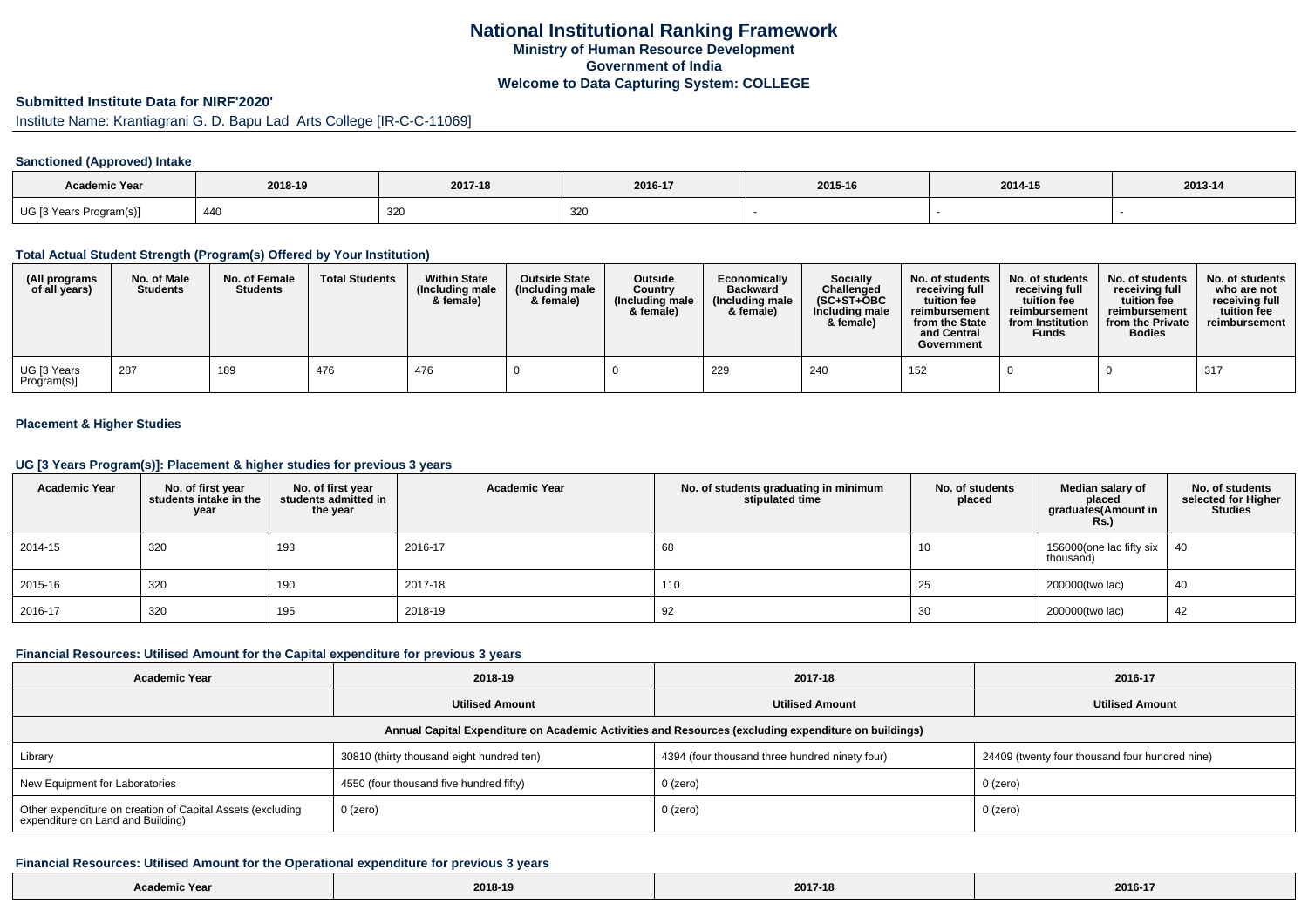|                                                                                                                                                                                                 | <b>Utilised Amount</b>                                                             | <b>Utilised Amount</b>                                                         | <b>Utilised Amount</b>                                                  |  |
|-------------------------------------------------------------------------------------------------------------------------------------------------------------------------------------------------|------------------------------------------------------------------------------------|--------------------------------------------------------------------------------|-------------------------------------------------------------------------|--|
|                                                                                                                                                                                                 |                                                                                    | <b>Annual Operational Expenditure</b>                                          |                                                                         |  |
| Salaries (Teaching and Non Teaching staff)                                                                                                                                                      | 21487775 (two cr fourteen lac eighty seven thousand seven<br>hundred seventy five) | 18696626 (one cr eighty six lac ninety six thousand six<br>hundred twenty six) | 17067089 (one cr seventy lac sixty seven seven thousand<br>eighty nine) |  |
| Maintenance of Academic Infrastructure or consumables and<br>other running expenditures (excluding maintenance of hostels<br>and allied services, rent of the building, depreciation cost, etc) | 791796 (seven lac ninety one thousand seven hundred ninety<br>six)                 | 702870 (seven lac two thousand eight hundred seventy)                          | 815203 (eight lac fifteen thousand two hundred three)                   |  |
| Seminars/Conferences/Workshops                                                                                                                                                                  | 4675 (four thousand six hundred seventy five)                                      | 20000 (twenty thousand)                                                        | 0 (zero)                                                                |  |

## **PCS Facilities: Facilities of physically challenged students**

| 1. Do your institution buildings have Lifts/Ramps?                                                                                                        | Yes, more than 80% of the buildings |
|-----------------------------------------------------------------------------------------------------------------------------------------------------------|-------------------------------------|
| 2. Do your institution have provision for walking aids, includingwheelchairs and transportation from one building to another for<br>handicapped students? | Yes                                 |
| 3. Do your institution buildings have specially designed toilets for handicapped students?                                                                | Yes, more than 80% of the buildings |

### **Awards Details**

| 1. How many faculty member of your institution have received highly reputed national/international awards/recognition from central<br>government agencies in the previous academic year 2018-19 |  |
|-------------------------------------------------------------------------------------------------------------------------------------------------------------------------------------------------|--|
| 2. How many students of your institution have won international awards in the previous academic year 2018-19                                                                                    |  |

### **Accreditation**

### **NAAC Accreditation**

| <sup>1</sup> 1. Does your institute have a valid NAAC Accreditation? |            | <b>YES</b>  |                       |  |  |
|----------------------------------------------------------------------|------------|-------------|-----------------------|--|--|
| Valid from                                                           | Valid upto | <b>CGPA</b> |                       |  |  |
| 04-12-2012                                                           | 04-12-2017 |             | $\sim$ $\sim$<br>2.ZD |  |  |

# **Village Adoption**

| Have your institute adopted any village under Unnat Bharat Scheme? | $\sqrt{2}$<br>YES |
|--------------------------------------------------------------------|-------------------|
|--------------------------------------------------------------------|-------------------|

## **Faculty Details**

| Srno | Name                                   | Age | Designation            | Gender | Qualification | <b>Experience (In</b><br><b>Months)</b> | <b>Is Associated</b><br><b>Last Year</b> | Currently<br>working with<br>institution? | <b>Joining Date</b> | <b>Leaving Date</b> | <b>Association type</b> |
|------|----------------------------------------|-----|------------------------|--------|---------------|-----------------------------------------|------------------------------------------|-------------------------------------------|---------------------|---------------------|-------------------------|
|      | BALKRISHNA<br><b>DADA</b><br>WAGHMARE  | 38  | Associate<br>Professor | Male   | Ph.D          | 192                                     | Yes                                      | Yes                                       | 15-06-2004          | $\sim$              | Regular                 |
| 2    | PRATAP<br><b>BAPUSO LAD</b>            | 53  | Assistant<br>Professor | Male   | Ph.D          | 140                                     | Yes                                      | Yes                                       | 19-10-1998          | $\sim$              | Regular                 |
|      | <b>JAGANNATH</b><br><b>ABASO PATIL</b> | 49  | Assistant<br>Professor | Male   | M. Phil       | 264                                     | Yes                                      | Yes                                       | 22-10-1998          | $\sim$              | Regular                 |
|      | Amol Avinash<br>Shinde                 | 30  | Assistant<br>Professor | Male   | <b>MCA</b>    | 36                                      | Yes                                      | Yes                                       | 15-06-2015          | $\sim$              | Adhoc /<br>Contractual  |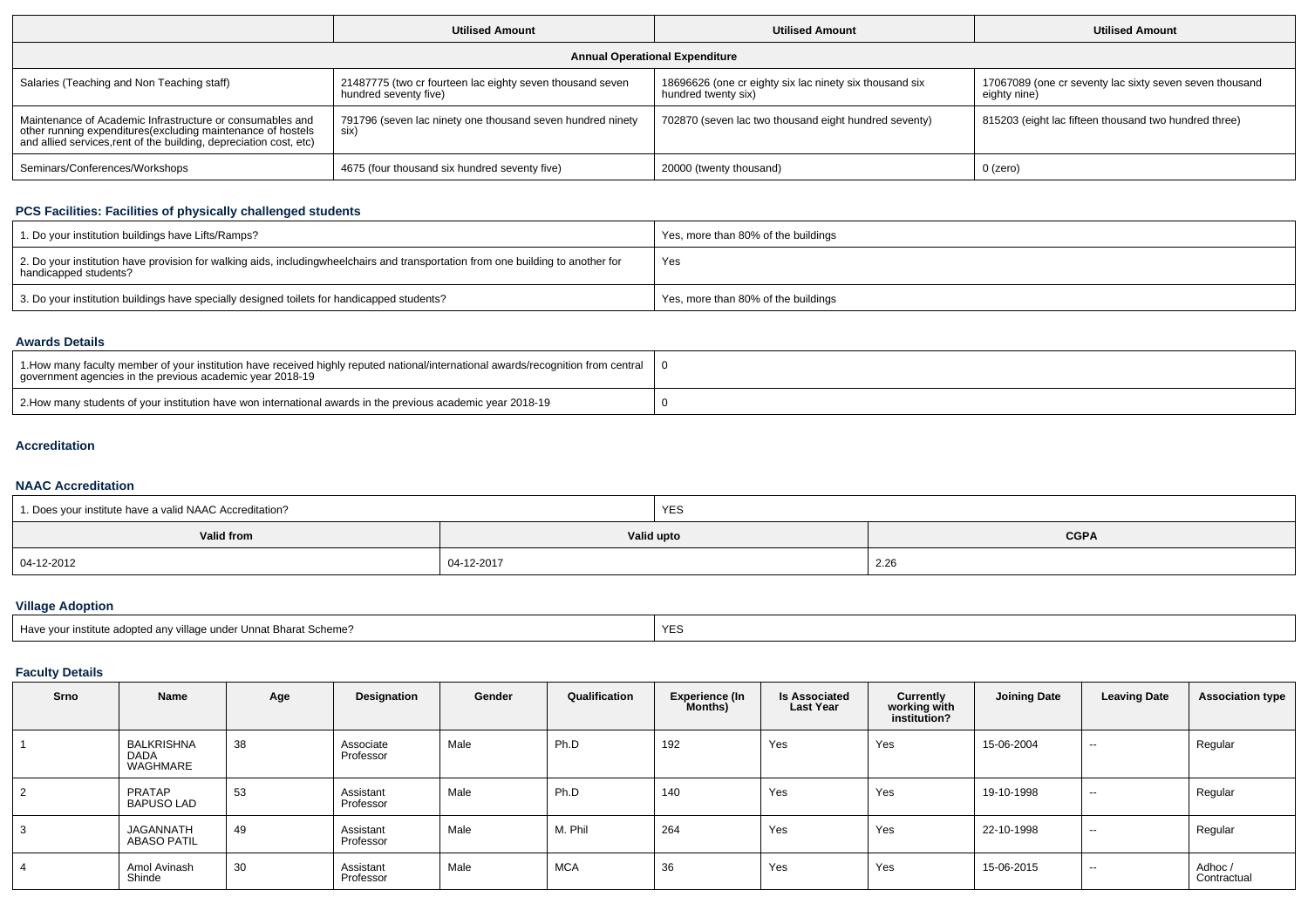| 5              | Shubhangi<br>Pralhad Kharat                 | 32 | Assistant<br>Professor | Female | M.A             | 60  | Yes | Yes | 15-06-2012 | $\overline{\phantom{a}}$ | Adhoc /<br>Contractual |
|----------------|---------------------------------------------|----|------------------------|--------|-----------------|-----|-----|-----|------------|--------------------------|------------------------|
| 6              | SUBHASH<br>GAUTAM<br>CHAVARE                | 34 | Assistant<br>Professor | Male   | Ph.D            | 72  | Yes | Yes | 18-06-2013 | $\overline{\phantom{a}}$ | Regular                |
| $\overline{7}$ | DHANANJAY<br>MAHADEV<br><b>HONMANE</b>      | 43 | Associate<br>Professor | Male   | Ph.D            | 240 | Yes | Yes | 04-12-2000 | $\sim$                   | Regular                |
| 8              | <b>MANIKRAO</b><br>SHAMRAO<br><b>CHAVAN</b> | 57 | Assistant<br>Professor | Male   | M.A.(History)   | 264 | Yes | Yes | 23-10-1999 | $\ddotsc$                | Adhoc /<br>Contractual |
| 9              | Pravinkumar<br>Bharatkumar<br>Lupane        | 42 | Assistant<br>Professor | Male   | <b>SET</b>      | 72  | Yes | Yes | 01-06-2004 | $\overline{\phantom{a}}$ | Adhoc /<br>Contractual |
| 10             | <b>NAVANATH</b><br><b>KISAN GUND</b>        | 40 | Assistant<br>Professor | Male   | <b>SET</b>      | 192 | Yes | Yes | 15-06-2005 | $\overline{\phantom{a}}$ | Regular                |
| 11             | VIVEKANAND<br>RAJARAM MANE                  | 42 | Assistant<br>Professor | Male   | <b>SET</b>      | 228 | Yes | Yes | 01-12-2001 | $\sim$                   | Regular                |
| 12             | Santosh<br>Pandurang<br>Nalawade            | 34 | Assistant<br>Professor | Male   | <b>MCA</b>      | 72  | Yes | Yes | 15-06-2012 | $\overline{\phantom{a}}$ | Adhoc /<br>Contractual |
| 13             | Sunil Rajaram<br>Jadhav                     | 38 | Assistant<br>Professor | Male   | M.A.(Economics) | 72  | Yes | Yes | 15-06-2010 | $\sim$                   | Adhoc /<br>Contractual |
| 14             | DATTATRAY<br>DNYANDEO<br>KHALADKAR          | 37 | Assistant<br>Professor | Male   | Ph.D            | 66  | Yes | Yes | 20-06-2012 | $\ddotsc$                | Regular                |
| 15             | MOHAN GOVIND<br>SADAMATE                    | 42 | Assistant<br>Professor | Male   | Ph.D            | 192 | Yes | Yes | 15-06-2004 | $\overline{\phantom{a}}$ | Regular                |
| 16             | ZAKIRHUSEN<br><b>HAKIM SANDE</b>            | 49 | Assistant<br>Professor | Male   | Ph.D            | 252 | Yes | Yes | 22-10-1999 | $\overline{\phantom{a}}$ | Regular                |
| 17             | Dhanashri<br>Raosaheb Mane                  | 23 | Assistant<br>Professor | Female | B.E             | 36  | Yes | Yes | 15-06-2017 | $\overline{\phantom{a}}$ | Adhoc /<br>Contractual |
| 18             | CHAVARE<br><b>SUBHASH</b><br><b>GAUTAM</b>  | 34 | Assistant<br>Professor | Male   | M.Tech          | 72  | Yes | Yes | 18-06-2013 | $\overline{\phantom{a}}$ | Regular                |
| 19             | <b>BALKRISHNA</b><br>DADA<br>WAGHMARE       | 38 | Assistant<br>Professor | Male   | Ph.D            | 192 | Yes | Yes | 15-06-2004 | $\ddotsc$                | Regular                |
| 20             | DATTATRAY<br><b>DNYANDEO</b><br>KHALADKAR   | 37 | Assistant<br>Professor | Male   | Ph.D            | 66  | Yes | Yes | 20-06-2012 | $\ddotsc$                | Regular                |
| 21             | DHANANJAY<br>MAHADEV<br>HONMANE             | 43 | Associate<br>Professor | Male   | Ph.D            | 240 | Yes | Yes | 04-12-2000 | --                       | Regular                |
| 22             | <b>NAVANATH</b><br>KISAN GUND               | 40 | Assistant<br>Professor | Male   | <b>SET</b>      | 180 | Yes | Yes | 15-06-2005 | $\sim$                   | Regular                |
| 23             | MOHAN GOVIND<br>SADAMATE                    | 42 | Assistant<br>Professor | Male   | Ph.D            | 192 | Yes | Yes | 15-06-2004 | $\ddotsc$                | Regular                |
| 24             | <b>MANIKRAO</b><br>SHAMRAO<br>CHAVAN        | 57 | Assistant<br>Professor | Male   | M.A.(History)   | 164 | Yes | Yes | 23-10-1999 | $\overline{\phantom{a}}$ | Adhoc /<br>Contractual |